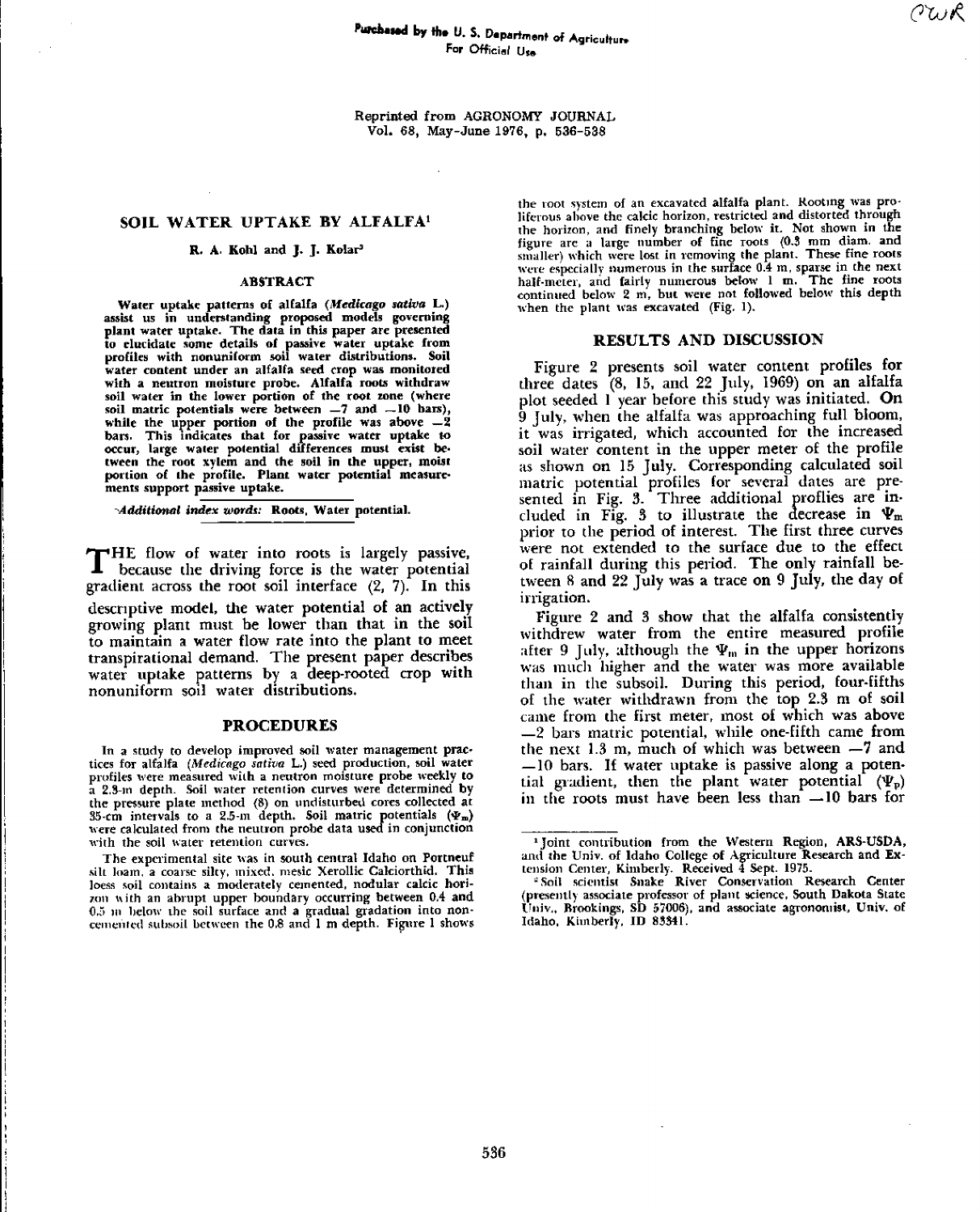NOTES 537



Fig. 1. Sketch of the root system of an excavated alfalfa plant grown in Portneuf silt loam. Roots smaller than 0.3 rum diam. were lost in excavating and are not shown. Root growth was restricted and distored in the moderately cemented subsoil horizon, but was extensive below this region.

uptake to occur below 1 m. When plant water potentials  $(\Psi_p)$  in the tops were measured with a portable freezing-point meter (1) at 1500 hours in early July, it was found to be between  $-13$  and  $-15$  bars on recently irrigated plots similar to that shown in Fig. 3. Plant water potential measurements made with a Peltier-type vapor pressure psychrometer (14) yielded similar values.

The passive uptake theory (3, 5, 7) requires (a) that the water potential in the xylem of the plant be highest at the root tips and decrease in the direction of the stem, and (b) that  $\Psi_p$  be less than  $\Psi_m$ for water uptake to occur. From Fig. 3, the  $\Psi_m$  in the subsoil between 15 and 22 July was between  $-7$ and —10 bars. Since  $\Psi_p$  had to be less than  $\Psi_m$ for uptake to occur, there had to he a large difference between  $\Psi_m$  and  $\Psi_p$  in the upper root zone. The soil water potential gradients near the plant roots would have been small (12) with a  $\Psi_m$  of more than



Fig. 2. Soil water on an alfalfa plot on three dates illustrating the pattern of water use after an irrigation.



Fig. 3. Soil matric potential on the alfalfa plot of Fig. 2 on six dates illustrating the pattern of matric potential increase with time.

—2 bars. Therefore this large difference between  $\Psi_{\rm m}$  and  $\Psi_{\rm p}$  lends support to the theory that the major resistance to water flow is between the root surface and the xylem (6, p. 292).

The alfalfa plant moisture potentials decreased through the growing season, perhaps as a combined result of moisture stress and maturity (4). Soil matric potential profiles for two additional plots on 24 and